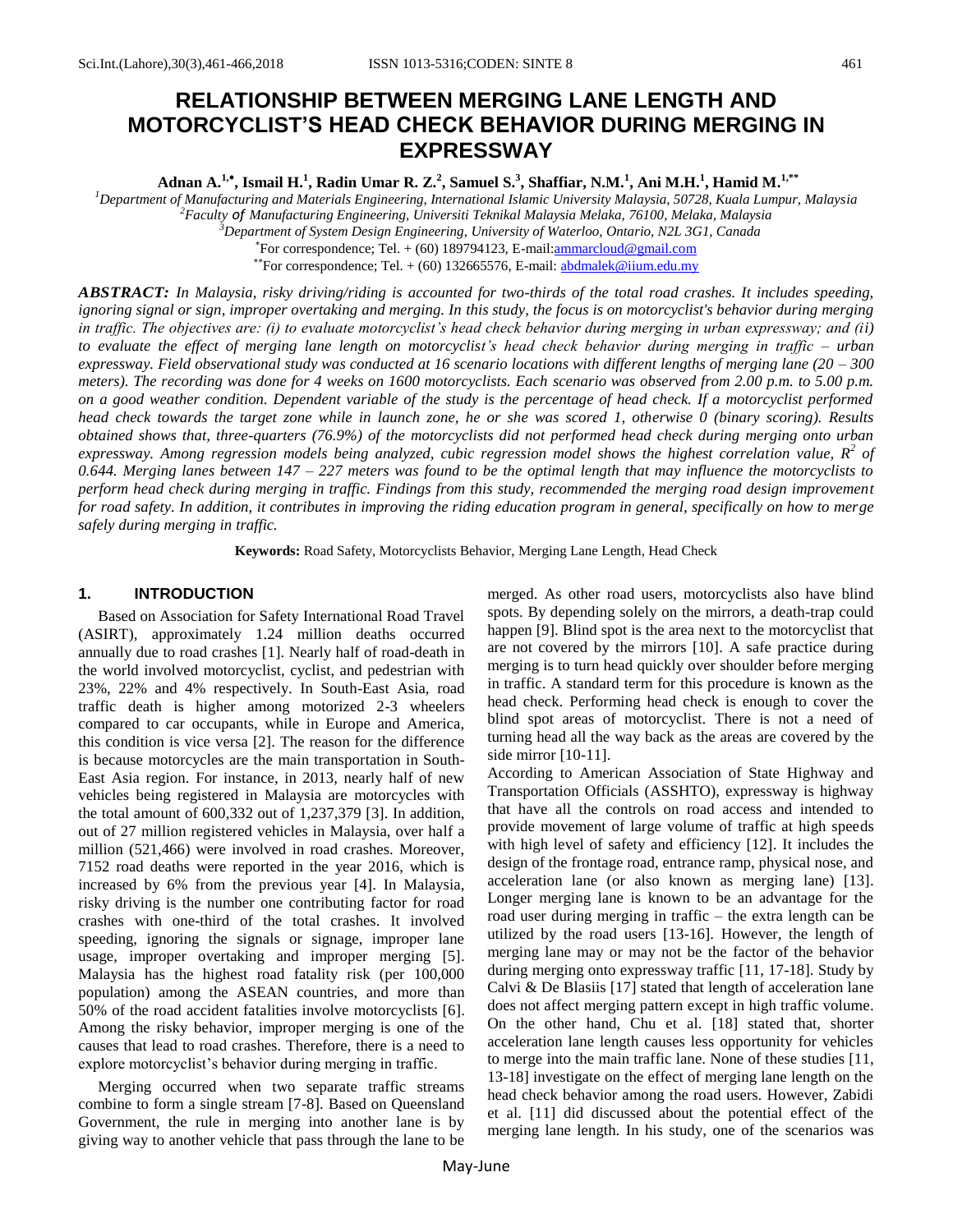found did not agree with the hypothesis, and it was discussed that the particular scenario was differ from other scenario in term of the merging lane length. Thus, there is a need to investigate the effect of the merging lane length on the motorcyclist's head check behavior during merging in traffic. The aim of this study is to investigate the effect of merging lane length on the motorcyclists' head check behavior during merging in urban expressway. To achieve this aim, the following objectives need to be achieved: (i) to evaluate motorcyclist's head check behavior during merging in urban expressway; and (ii) to evaluate the effect of merging lane length on motorcyclist's head check behavior during merging in urban expressway

## **2. METHODOLOGY**

 Scenarios: The area of study was the Klang Valley metropolitan area – Kuala Lumpur, Malaysia. In other similar observational studies, the number of scenario varies around three [19[, four [20-21], and eight scenarios [22]. Thus, in this study 16 scenarios were considered which was more than sufficient for this type of research study. The 16 scenarios were selected based on the percentile of the 48 samples merging lanes length measured. Dividing 100 by 15 (interval for 16 scenarios) given approximately 6.67 percentile. Thus, the scenarios were chosen in multiple of 6.67 percentile – or the nearest target length, in the case there is no exact length – in order to ensure that the distributions of the scenarios are evenly between the minimum length (20 meters) and maximum length (300 meters). The merging lane length of the chosen scenarios were 20, 30, 40, 50, 60, 67, 70, 90, 100, 110, 160, 180, 200, 210, 270, and 300 meters.

In order to describe the scenario in details, two terms will be defined – target zone' and 'launch zone'. Target zone is defined as the area from which the potential hazard could emerge, and launch zone is the area where it is crucial for a road user to anticipate the hazard [23]. A safe rider is expected to perform head check towards the target zone while in the launch zone – approximately two seconds before merge into the traffic [23-24]. In general, each scenario consists of either single or two lanes merging lane with 50 km/h speed limit that merge onto a three lanes expressway with 90 km/h speed limit. Figure (1) illustrates the sample of the scenario. Note that Malaysia is left-hand side traffic.



**Figure (1) Plan view of a sample scenario**

In Figure (1) below, launch zone is labeled as A, target zone as B, and merging lane length as grey double arrow line. The merging road (leaving road) consists of either one or two

lanes and the speed limit is 60 km/h. The speed limit of the expressway (entering road) is 90 km/h with three lanes. The available cue is the 'keep way' signage that is located on the merging road.

Design of the Study: The observation (using a Panasonic HC V210) was conducted for 4 weeks on Monday, Tuesday, Wednesday, and Thursday. Friday and weekends were excluded to avoid any potential factoring effect (e.g. traffic congestion). Moreover, if public holiday falls on the weekdays, it will be excluded for the same explanation. The recording was divided into two 90-minutes-slots per day: (i) slot  $1 -$  from 2:00 p.m. to 3:30 p.m.; and (ii) slot  $2 -$  from 3:30 p.m. to 5:00 p.m. Another important design aspect was to avoid rush hour – during lunch hour  $(12 \text{ p.m.} - 2 \text{ p.m.})$  and during workers' commuting period (after 5 p.m.). The observation was done only in a good weather condition (e.g. no rain), and normal traffic congestion (e.g. no road crashes at surrounding area). In addition, Latin square was applied for scenario counterbalancing. Each scenario was observed twice – one in slot 1 and the other in slot  $2$  – on the different day.

 Dependent Variable: Dependent variable for the study is the percentage of head checks. If a motorcyclist perform a head check towards the target zone (the area in which the potential hazard may merge – at the entering road) while in launch zone (the area where a motorcyclist should turn head to the target zone – on the leaving road), he or she will be scored 1, otherwise he or she will be scored 0 (binary scoring).

## **3. RESULTS**

In this study, 1600 motorcyclists were observed at the 16 selected scenarios around the Klang Valley area. Figure (2) shows the percentages of head check performance by motorcyclists during merging in expressway for each scenario. It can be seen in Figure (2) that the percentages of motorcyclists who did not performed head check are always higher than who did performed head check, except for Klang Gate scenario, where the contrary result was shown.



**Figure (2) Percentage of head check during merging in expressway**

The average percentages were calculated and it shows that the percentage of motorcyclists who did not performed head check (73.9%) is higher compared to motorcyclists who did performed head check (26.1%). The different of the percentages is 47.8%. The result was then analyzed by using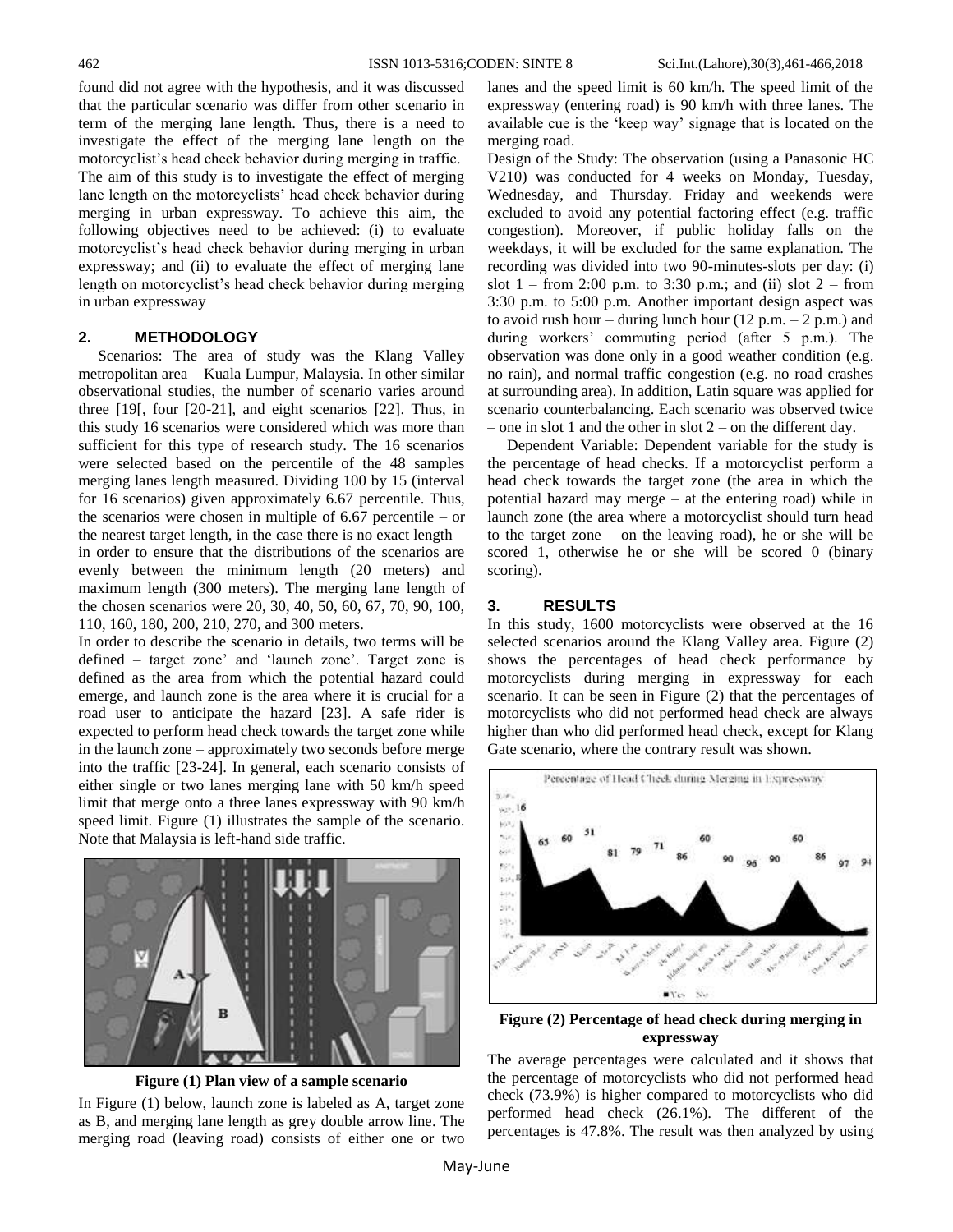Significant Difference Test [25]. In this test, four data were required to be filled: (i) total count of the head check performed (n=418); (ii) total count of head check did not perform (n=1182); (iii) percentage of head check performed (26.125%); and (iv) percentage of head check did not perform (73.875%). The output given at 95% confidence level was 4.9%. Thus, the results were significant as the percentage difference (47.8%) was higher than the required percentage (4.9%).

Using SPSS software (version 23), the 16 data were analyzed by looking at the regression line for the best interpretation of the relationship between the lengths of the merging lane with the motorcyclists' head check behavior during merging in the expressway. There are three types of regression scatter plot lines model were analyzed to get the best-fitted line of the data. They are (i) Linear Regression Line Model; (ii) Quadratic Regression Line Model; and (iii) Cubic Regression Line Model. The analysis shows that the correlation value  $(R<sup>2</sup>)$  for each model is 0.373, 0.474, and 0.644 for Linear, Quadratic, and Cubic model respectively. Since the correlation value for the Cubic Model is closer to 1, i.e. the best-fitted model, the Cubic Model equation  $y = 93.1 - 1.54$  x  $+ 9.38E-3 x^2 - 1.76E-5 x^3$  is the most profound results. Figure (3) illustrates the cubic regression line model output from the SPSS.



**Figure (3) Cubic regression line model**

Figure (3) above was redrawn as Figure (4) below in which illustrates the relationship between the length of merging lane and motorcyclists' head check behavior – utilizing the Cubic Regression Line Model.



**Figure (4) Relationship between the percentage of head check and length of merging lane**

There are two local extrema points in Figure  $(4)$  – one local minimum and one local maximum. Vertical dotted lines were drawn at each local extremum point which resulting the local minimum and maximum to be at 147 meters and 227 meters respectively. Then horizontal dotted lines were drawn at each local extremum point which resulting the local minimum and maximum to be at 13.51% and 20.99% respectively. The horizontal dotted lines in Figure (4) also resulting in the length of the merging lanes (X-axis) to be categorized into three ranges named range I, II, and III. The range I is less than 147 meters (named as shorter merging lane length), Range II is between  $147 - 227$  meters (named as average merging lane length), and Range III is more than 227 meters (named as longer merging lane length). As can be seen in Figure (4), Range I and III shows are showing a decreasing trend in the percentage of the head check performed. In contrast, Range II is showing an increasing trend in the percentage of the head check performed.

The range I (in Figure (4) above) on average has a higher percentage of head check in comparison to other ranges. This is parallel with the discussion by Zabidi et al., [11] where motorcyclists tend to perform a higher percentage of head check at the shorter merging lane. The reason for this is motorcyclists at shorter merging lane do not have an ample time to look in the side mirror. As stated by Chu et al., shorter acceleration lane results in fewer opportunities for vehicles to merge into the main lane [18]. However, a decreasing trend in the percentage of head check indicates less awareness among motorcyclists in performing a head check before merging into traffic and the length is considered not safe.

 In Range II (in Figure (4) above), there is an increasing trend in the percentage of the head check. Even though the behavior of motorcyclists was contradicted from the expected behavior (the longer the length of the merging lane, the lower the percentage of the head check) it demonstrates that the awareness of motorcyclists to perform head check was gradually increasing. At this range, perhaps, motorcyclists have an adequate amount of time to stable the manoeuvre of his or her motorcycle and positioning himself in relative to the traffic's speed for a safe entering gap before merging into traffic [14]. The local maximum (in Figure (4) above) indicates the optimal length of the merging lane is at 227 meters. However, the whole length of Range II can be considered as safe considering the increasing trend in head check behavior.

Range III on average has a similar percentage of head check in comparison to Range II. Although some of the points in Range III has a higher percentage of a head check than some points in Range II there is no point to consider a longer length (more than 227 meters) as the optimal length of merging lane is 227 meters (the local maximum). Moreover, Chu et al. stated that longer merging lane may not provide any benefit to the vehicles during merging, rather than, adding cost for the construction and maintenance of the lane [18].

#### **4. DISCUSSION**

 Based on the research question, which is to evaluate motorcyclists' head check behavior during merging in urban expressway, the study found that almost three-quarters (73.88%) of the motorcyclists did not perform head check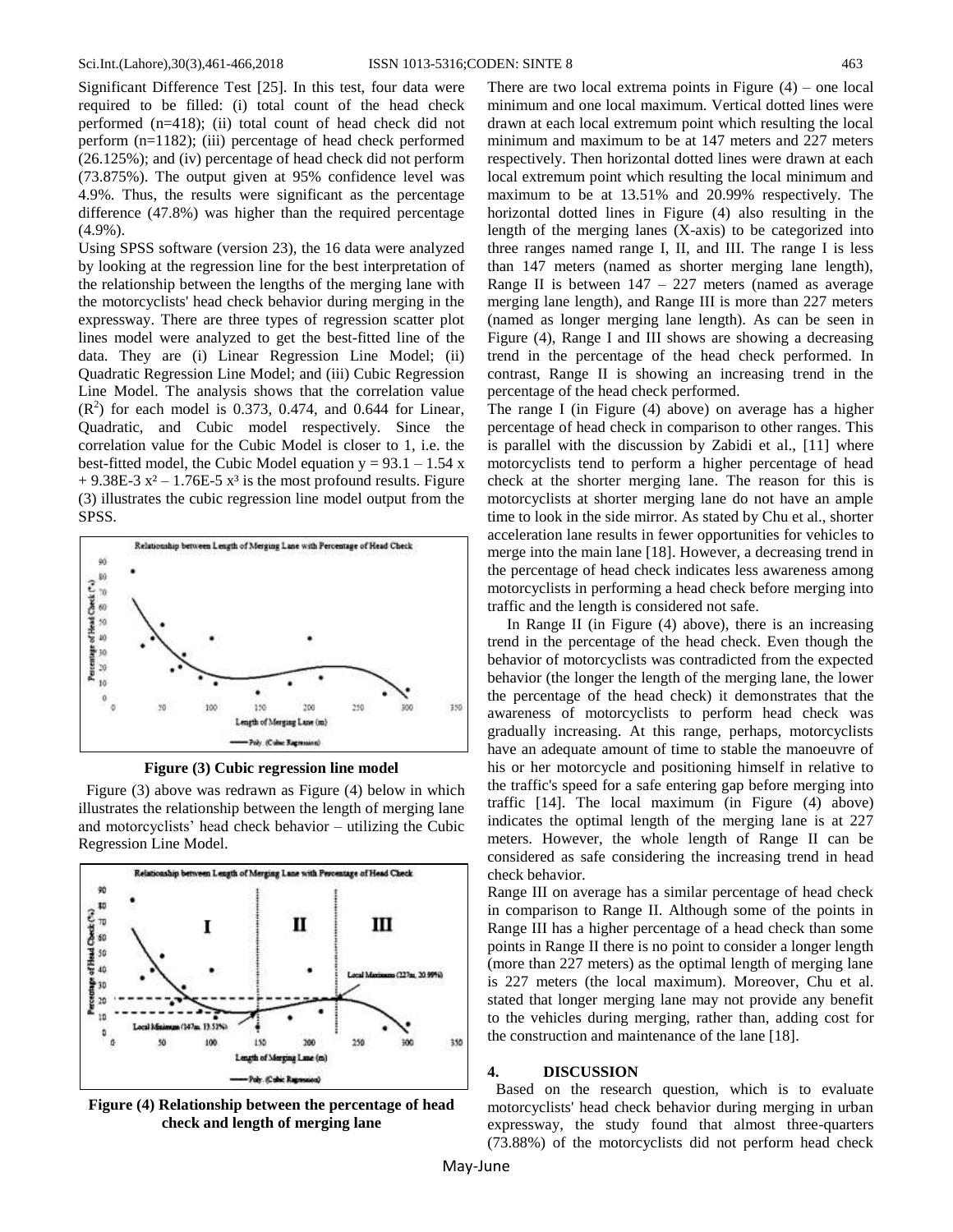during merging in the expressway. This result is congruent with the study by Zabidi et al., [11] where motorcyclists tend to performed less head check towards potential hazard (at the target zones) during merging in traffic in both highway and town without U-turn environments. It is a risky riding behavior made by the motorcyclists as the head check is crucial to eliminate motorcyclist's blind spot and at the same time to detect any incoming vehicles (hazard) from the road to be merged [10-11]. The cause of this risky riding behavior may be due to aggressive riding, lack of experience, or lack of knowledge by the motorcyclist and lack of training in driving/riding system in Malaysia. As of now, to obtain motorcycle driving license, three phases need to be followed. The first phase is KPP01 (theory test), then KPP02 (skill test) and lastly, KPP03 (road test-controlled track for B2 license). In KPP01, a blind spot is mentioned in general as awareness procedure for changing lane, overriding traffic and entering an intersection. However, the importance of it during merging is not mentioned. During the KPP02, the skills that are being measured are 8 turns, bridge crossing, serpentine ride and emergency brake. Head check is performed only at the start of KPP03 before participant start to ride motorcycles. Besides that, failing to perform head check is not considered as a mandatory fail for the test [26]. In order to encounter risky driving/riding problem, a new driving curriculum has been developed by the Malaysian government which focuses on the hazard perception skills and response time. A study by Ibrahim shows those who received the new curriculum perceived hazard faster than the old curriculum [27]. However, the content is not emphasized on the merging situation. Thus, it could be improved considering the finding of this study.

 Two outlier data were observed in the results (triangle shape, in Figure (5) below). These outlier data are differing from its adjacent data (box shape, in Figure (5) below). They occurred probably because of other contributing factors that may or may not affect the motorcyclists' head check behavior.



**Figure (5) Outlier data (represent by the triangle shape)**

The possible factors are: (i) the length of the physical nose; (ii) the shape of the entrance ramp – either curve or straight line, and (iii) surrounding vegetation. An analysis, in term of these three possible factors, was performed to investigate if there were any differences between the outlier scenarios with its adjacent scenarios. It was found that the shape of the entrance ramp of the outlier data differs from both its adjacent data. Both outlier scenarios have a curve entrance ramp while their adjacent scenarios have a straight entrance ramp. This difference probably affects the head check behavior among the motorcyclists during merging into the expressway, and only future research can answer it. There were no differences between those scenarios in term of length of the nose and surrounding vegetation.

#### **5. CONCLUSIONS**

In general, the number of motorcyclist who performed a proper head check during merging in traffic is very low. It was also found that the shorter merging lane may force motorcyclists to performed more head check. In contrast, the longer merging lanes show a decreasing trend of the head check made by motorcyclists. The optimal length of merging lane found in this study is between 147m to 227m. Findings from this study provide a useful insight into the behavior of motorcyclist in general, particularly motorcyclists head check behavior during merging in expressway, in which, would assist in improving the current riding education curriculum. The finding also would provide a guideline in designing a safer merging area i.e. the optimal merging lane length.

## **6. ACKNOWLEDGEMENT**

The research was supported by the Malaysian Ministry of Higher Education through the RAGS15-066-0129 grant to International Islamic University Malaysia (Malek Hamid, PI), and FRGS17-035-0601 grant to International Islamic University Malaysia (Mohd Hanafi Ani, PI). This study was also supported by the Department of Manufacturing and Materials Engineering, International Islamic University Malaysia, Malaysia.

### **7. REFERENCES**

- [1] Association for Safety International Road Travel. Annual Global Road Crash Statistics. http://asirt.org/ Initiatives/ Informing-Road-Users/Road-Safety-Facts. Accessed April. 3, 2017.
- [2] World Health Organization. Global Status Report on Road Safety 2015. www.who.int/violence\_injury\_ prevention/road\_safety\_status/2015/GSRRS2015\_Sum mary\_EN\_final2.pdf?ua=1. Accessed April. 3, 2017.
- [3] Ministry of Transport Malaysia. Transport Statistics Malaysia 2013. Ministry of Transport, Putrajaya. www.mot.gov.my/en/lands/road-transport/miros. Accessed April. 7, 2017.
- [4] Malaysian Institute of Road Safety Research. Road Fact. General Road Accident Data in Malaysia (1997- 2016). www.miros.gov.my/1/page.php?id=17. Accessed April. 15, 2017.
- [5] Nunn, S. Death by Motorcycle: Background, Behavioral, and Situational Correlates of Fatal Motorcycle Collisions. Journal of Forensic Sciences, Vol. 56, No. 2, 2011, pp. 429–437.
- [6] Manan, M., and A. Várhelyi. Motorcycle Fatalities in Malaysia. IATSS Research, Vol. 36, No. 1, 2012, pp. 30–39.
- [7] Riener, A., Z. Kashif, F. Alois, C. R. Beltran, and J. J. Rubio. Traffic Flow Harmonization in Expressway